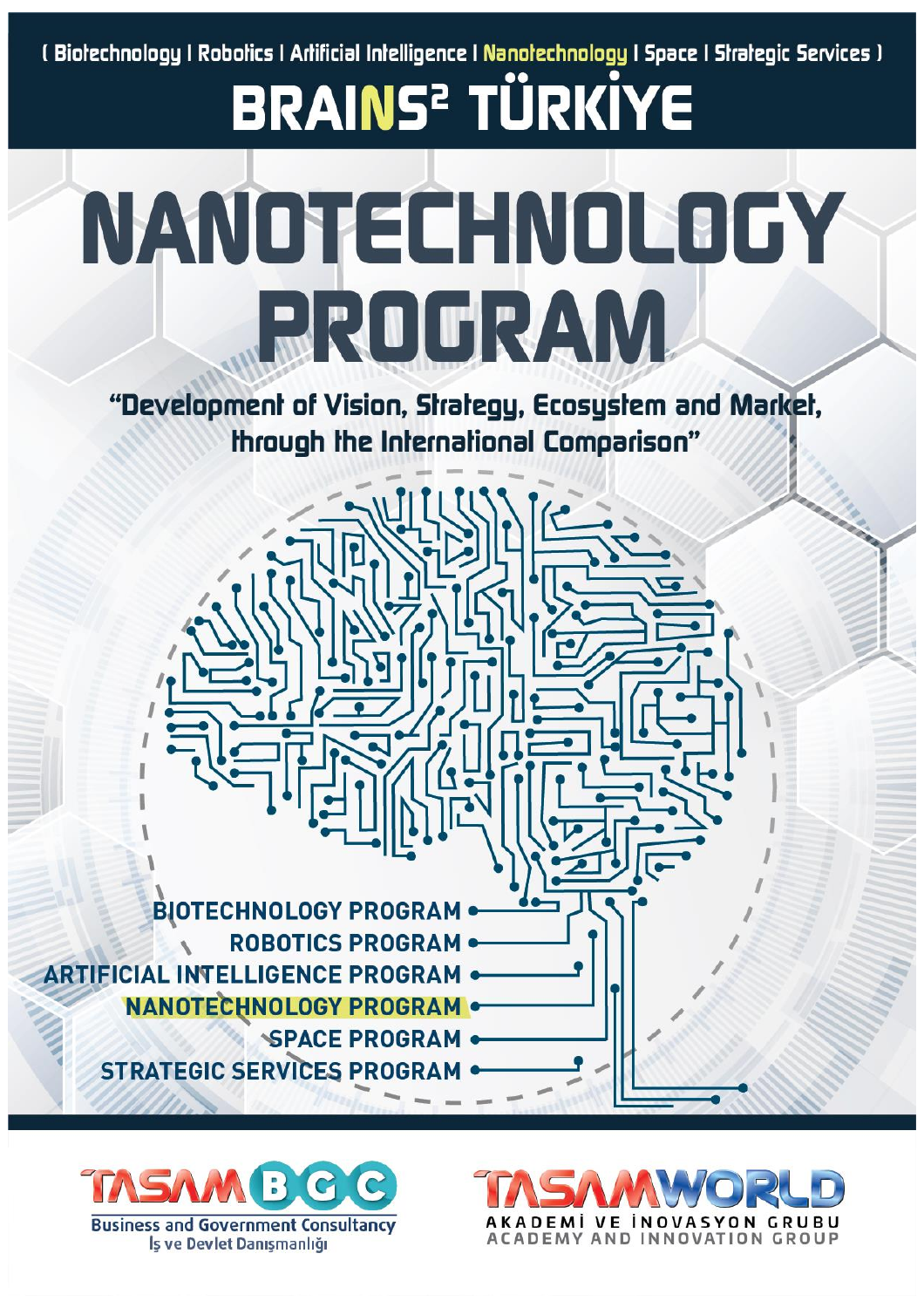

**( B**iotechnology **| R**obotics **| A**rtificial **I**ntelligence **| Nanotechnology | S**pace **| S**trategic Services **)**

### **BRAINS 2 TÜRKİYE\* NANOTECHNOLOGY PROGRAM**

**"Development of Vision, Strategy, Ecosystem and Market, through the International Comparison"**

**-------------------------------------------------------------------------------------------------------------------------------- \* BRAINS<sup>2</sup> TÜRKİYE** is a brand/initiative with multi-programs based in Turkey which develops market, ecosystem and capacity in the 'Biotechnology', 'Robotics', 'Artificial Intelligence', '**Nanotechnology**', **'**Space' and 'Strategic Services' fields. The programs planned through identical visions and strategies for each main fields which transforms the new business models and multidimensional power distribution in the global economy, are implemented under the common title of **BRAINS<sup>2</sup> TÜRKİYE.**

#### **--------------------------------------------------------------------------------------------------------------------------------**

### **VISION** (DRAFT)

Nanotechnology is a science which creates new materials and systems through changing the physical, chemical and biological characteristics of atomic structures or components. Its' main purpose is to increase the quality of life through production nanoscale materials in a controlled way in order to ensure more efficient use of limited resources.

As the Nanotechnology which focuses on the special characteristics of materials at quantum scale in the manufacture of macro scale products; covers the sciences such as earth science, molecular biology, organic chemistry, semiconductor physics, micro fabrication etc.; the practices and researches which is related with Nanotechnology has wide range of application areas such as developing new materials with nano dimensions, controlling the atomic scale directly, extensions of non-atomic device physics, new approaches towards based on the molecular self-assembly. It invests billions of dollars, especially in industrial and military applications. Governments invest billions of dollars in nanotechnology research, especially in industrial and military applications.

Through production capabilities of Nanotechnology in electronics, computers, pharmaceuticals, textiles, biomaterials and energy; it can produce many materials and tools which has wide range of application areas such as biotechnology, medicine, environment, space and defense, etc. The most important benefits of the nano scale products are their lighter and more robust characteristics in addition to their programmable structures and they require less material and energy in production.

According to the researchers, it seems inevitable that the innovations in the field of nanotechnology as the capacity of information technologies increases and consequently the materials and productions with nano scale will increase.



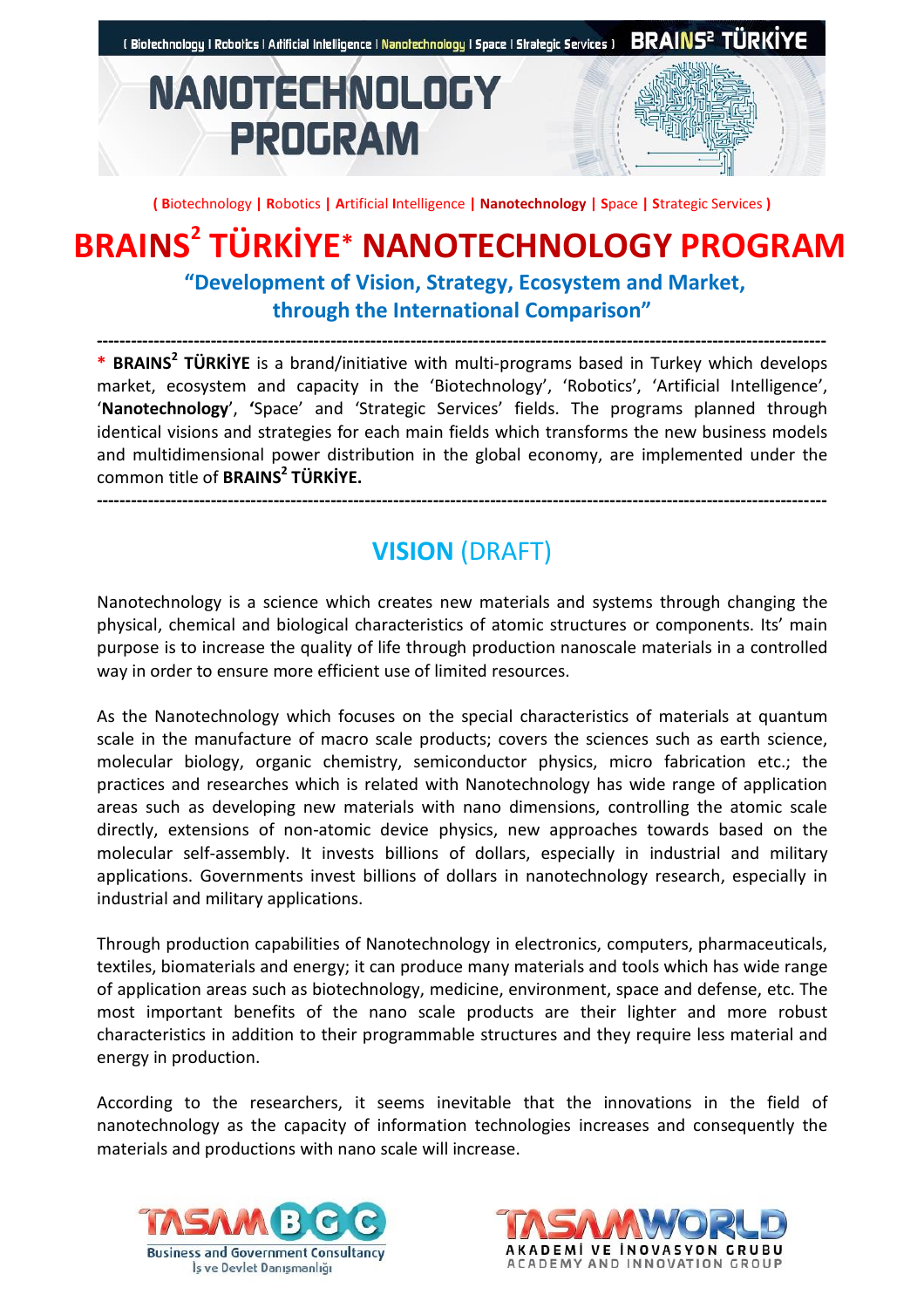

Beside all these benefit provided by nanotechnology, it is also required to take some measures. Especially, the protective measures must be taken in order to ensure safety of environments where the nanoscale production and systems located.

It is very important to control and to take the protective measures in order to avoid the formation of nanostructures which might damage the environment and people due to their extremely small size. It is required to perform production activities in sterile environments in order to avoid spread of the wastes to the environment that might occur in such processes. Same like all new technologies; the nanotechnology might also cause some suspicions and problems such as toxicity, environmental impacts, its' potential impacts on the global economy and various doomsday scenarios etc. These concerns raise discussions about the necessity of official regulations for nanotechnology.

New methods have been applied to increase the quality of people's life especially in the health, and to meet human needs through technological advances induced by the use of scientifically validated techniques. Nano science and nano technology concepts which arise as a result of technological developments must also be considered within this scope. It is understood that a hardly competitive environment will occur in the following period under the light of the scientific studies carried out in this field, the new products that it develops and the economic impact that it creates. Therefore, the countries which allocate significant amount of funds for R&D investments, give a special importance to nanotechnology.

USA and Germany, South Korea, Japan and Taiwan are more prominent than other countries if we consider their scientific studies on nanotechnology, received patents, actively operating companies, qualified labor force and technology transfer.

China's investments and patents are rapidly increasing in this field. While the total R&D expenses was 1.2 billion \$in 2000, it has increased to 15 billion \$ in 2008 (the share of USA is nearly 5 billion \$).

**It is projected that the workforce to reach 6 million people and the market size to reach 3 trillion dollars in the short term, in this new ecosystem which is still considered in infancy period, currently offers a huge market on this scale - which has no matured competition and provides many new opportunities - as it creates new markets for SMEs, main contractors and technology companies, and continues to grow with the private sector initiative.**



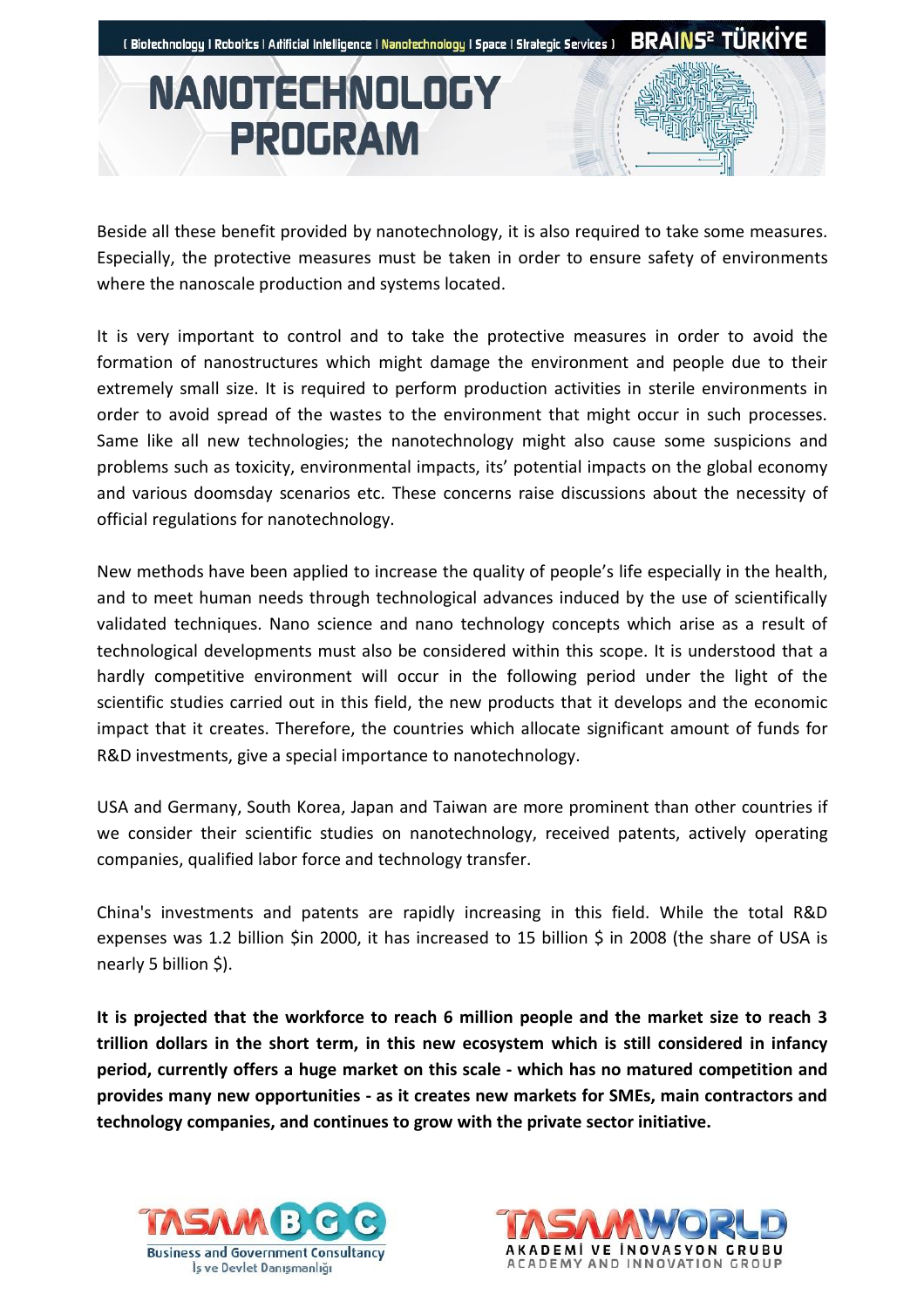

Under the Nanotechnology title referred in Turkey's Vision for 2023 Strategy; nano-electronics, nano-materials, nano-magnetism, nano-characterization, nano-fabrication, nano-photonics, quantum information processing in nano-scale and nano-biotechnology are determined as primary topics. There are considerable number of scientific studies and research centers in our country. Nanotechnology Engineering departments, which were established as of 2011 in our universities, contribute to the purpose of increasing the R&D activities and designing new products in this field through supplying the educated labor required by the industry.

**BRAINS<sup>2</sup> TÜRKİYE Nanotechnology Program** will analyze which Nanotechnology fields would provide highest potential for future growth and which benefits can be gained from this growth by the Turkish Nanotechnology sector, through considering Turkey's available strength and potential both in academic and industrial sectors.

Upon determining the industrial fields together with their sizes and scales as a result of the studies performed towards discovering the idle potential of Nanotechnology industry in order to find the most reasonable and promising interests for the **National Nanotechnology Sector** and to increase the efficiency of the private and public sector; such determined industrial fields shall be considered as the sectors which might have the strongest contribution to the competitiveness of the country, the efficiency of the economy and the welfare of the nation.

**BRAINS<sup>2</sup> TÜRKİYE Nanotechnology Program;** aims to provide "Nanotechnology Strategy" options to Turkey and to be one of the leading stakeholders in the field of Nanotechnology in Turkey through asking the right persons**\*\*** the right questions**\*\*\***. The purpose of the program includes: "Connecting the global trends with local needs" through the contributions of Turkish experts; bringing the nanotechnology experts in Turkey and to utilize the output of such meetings and knowledge for the benefit of the Country; preparing an environment for events to strengthen the connections between the expert community; **contributing Turkey's commercial position in the market which grows rapidly, determining the products which Turkish companies are capable to produce and which potential customers to which Turkish companies are capable to serve depending on the capability analysis and the potential of the markets, in order to contribute Turkey's nanotechnology capacity, ecosystem and market development.** 

**BRAINS<sup>2</sup> TÜRKİYE Nanotechnology Program;** will match the products and customers in accordance with the domestic and global position of the Turkish companies through analyzing the capabilities of the leading Turkish companies while finding answers regarding where our country should be positioned in that sector. Within the scope of this Program; the multidimensional specific studies and activities which comparatively examines the Nanotechnology Strategies/documents and markets of the countries such as US, England, Russian Federation, China, France, Germany and Japan, and in which the ideal strategy option for Turkey is presented shall be analyzed.



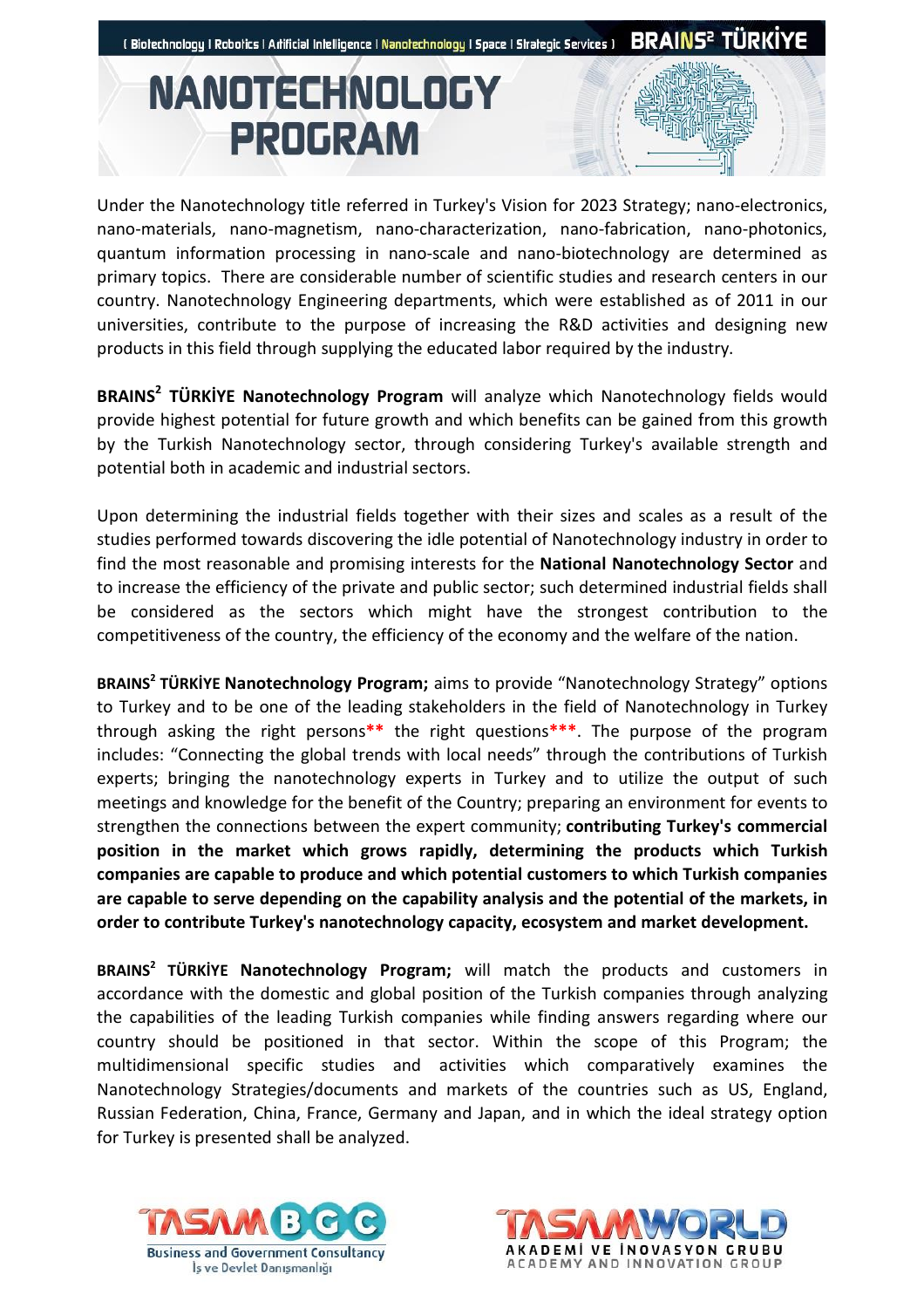

#### **Main Theme**

**Development of Vision, Strategy, Ecosystem and Market, through the International Comparison** 

#### **Sub-Themes**

**Development/Inventory of Nanotechnology R&D** 

- **Nanotechnology Sources Ecosystem**
- **Nanotechnology Governance and Regulation**

**Nanotechnology Human Resource**

**Nanotechnology and Security**

**Sectorial Analysis and Classification of Global Nanotechnology Market** 

**Analysis of Leading Turkish Firms and Product Matching**

**Cooperation and Competition through International Comparison**

**Diplomacy of Nanotechnology**

### **STRATEGY** (DRAFT)

#### **To Develop Social Awareness towards Nanotechnology**

- **-** To increase the awareness of youth about the professions of future and to forward them towards these professions
- **-** To increase awareness about nanotechnology
- To develop forecasting approaches for sub-branches of such professions

#### **Planning the Workforces and Professions of Future**

- **-** Detailed assessment of the workforce and professions of future towards finding out the skills required for these professions
- **-** To determine the professions for nanotechnology industry and to plan alternative education and employment fields for the people who want to be qualified for this profession
- **-** To develop the occupational skills of the people who will develop and support products/services by using the "Nanotechnology" which will be needed by the labor market in the near future.



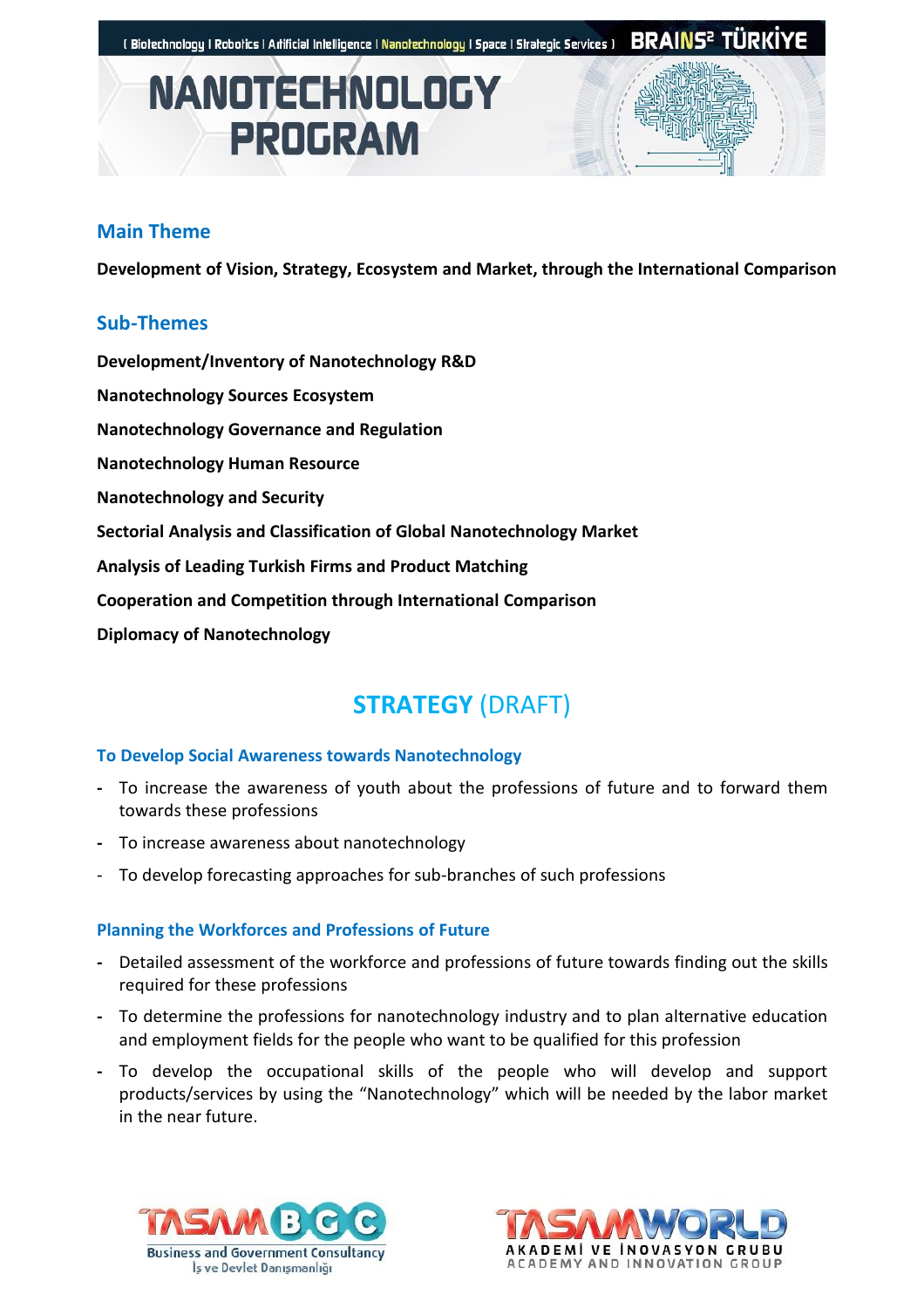

#### **Focusing on the Use of Nanotechnology in Defense and Security Fields**

- To establish a center where institutions and individuals from all over the country can apply for the implementation of education and information activities towards "Nanotechnology"
- **-** As the center to be established will have a crucial importance for achieving the development in a better way, it shall be established as an institute where orienting and sector based trainings can be provided.
- **-** To provide R&D funds and facilities for primary topics determined for researchers in this center which will be supported by the government or authorities.

#### **Focusing on Usage of Nanotechnology in Education**

- To lead the establishment of a nanotechnology focused "data collection policy" for the stakeholders in education
- **-** To contribute the development of products/services which will support the teachers at preparation, process and evaluation of Nanotechnology themed content during the teaching activities.
- **-** Collecting data about the individual learning for personalization of education on every aspect of the development of Nanotechnology

#### **To Arrange Trainings to Train Experts in Nanotechnology**

- To provide trainings in order to ensure development of products/services (for physics, chemistry, computer, electronics, machinery, biomedical engineers and information technology experts) by using nanotechnology
- **-** To provide trainings on topics for training assistant and intermediate personnel required for the development of tools and materials which will be used by the specialists in the sub-fields of nanotechnology.
- **-** To create awareness among the researchers in universities about Nanotechnology applications
- **-** To contribute arrangement of the curriculum to include sector-based use of nanotechnology applications especially at the undergraduate degree of the universities.
- **-** To provide trainings for researchers from different disciplines (health, education, fine arts, etc.) to ensure them to use Nanotechnology technologies and outcomes in their researches.
- **-** To arrange informative studies on Nanotechnology application areas
- **-** To provide trainings for entrepreneurs about the Nanotechnology applications



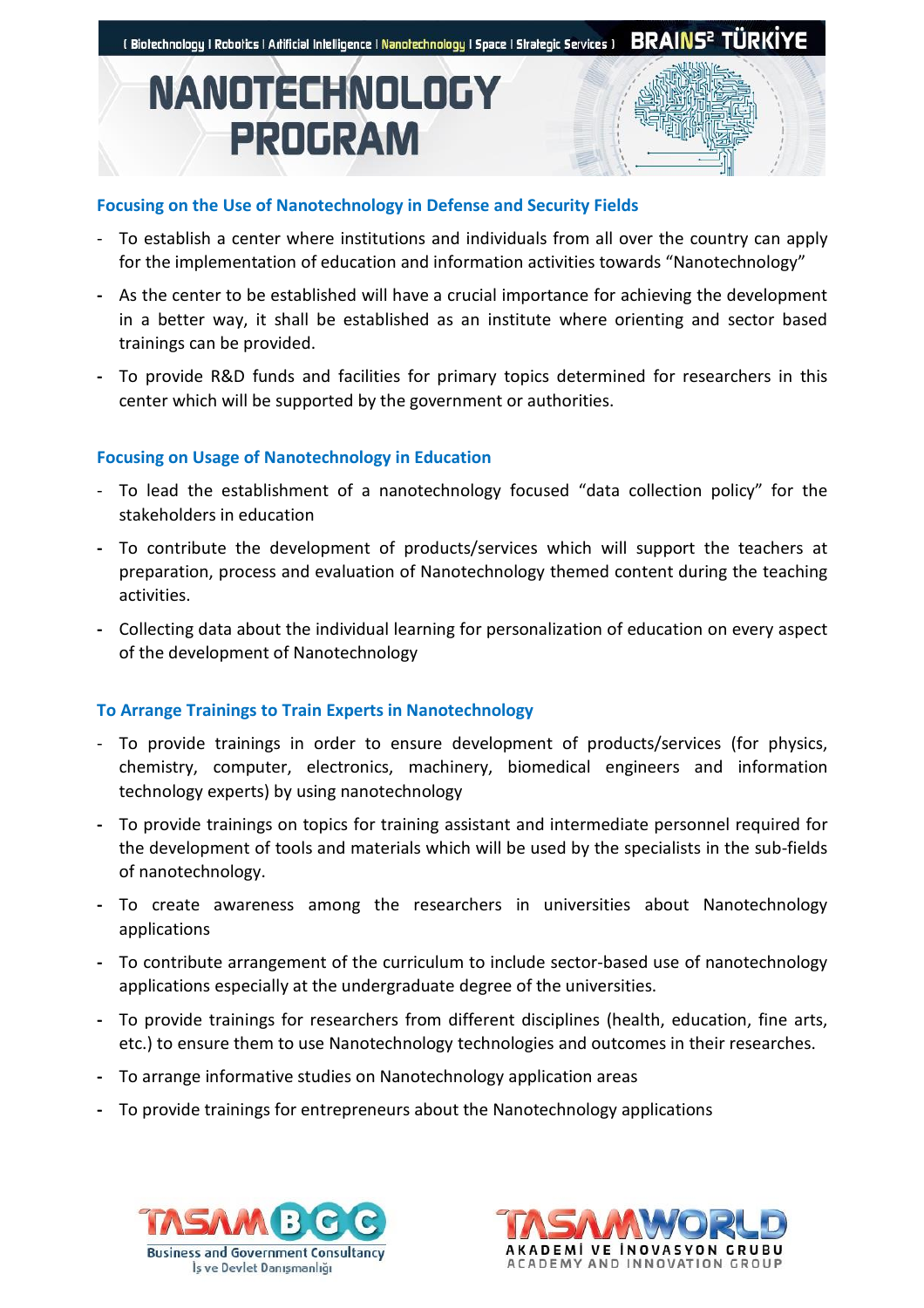

#### **Sectorial Review and Classification of Global Nanotechnology Market**

- To divide the global nanotechnology market into sectors, and to determine the market potential for the future through analyzing the related global markets and customers
- To analyze and classify the R&D, education, application, software, hardware, production, service etc. sub-sectors in the nanotechnology market.

(The potential sectors will also be analyzed on the basis of opportunities which might be offered by this sector in the future despite the studies of the program mostly focus on these sub-sectors in which the nanotechnology is used widely today.)

#### **Health Sector**

Through the application of this technology in the health sector, exciting opportunities occurred for manufacturers in the nanotechnology market. As the nanoparticles facilitate the drug, etc. to be deliver specific cells in the human body, nanotechnology is used mainly as drug distributor in the health sector. Many international institutions report that improvements in usage nanotechnology in pharmaceutical industry will face an accelerated growth in the very near future. According to the report of the International Pharmaceutical Federation for the year 2017, in addition to 56 new drugs, also 7,000 new compounds are in the development phase. This technology is also being used widely in diagnostic techniques and antibacterial treatments. In addition to many new applications developed in the health sector, especially cell repair applications, also some other developments which support the nanotechnology market are also being developed.

#### **Applications in Wastewater Treatment and Other Environmental Areas**

The wastewater treatment is a profitable sector due to general growth in industry and regulations on wastewater. Wastewater is treated through membranes used in treatment plants, and as the number of wastewater treatment plants increases, the expectations towards a growing nanotechnology market also increases. Industries also use nano-EHS which is one of the lucrative applications of nanotechnology, in order to provide better safety. As the nano materials are environmental friendly and due to increasing concern towards protecting the environment, in order to produce such products nanotechnology is also used. Environmental applications of nanotechnology create new opportunities for actors in the nanotechnology market.

#### **Nanotechnology for Advanced Renewable Energy**

Nanotechnology is used to produce panels generating solar energy and to increase efficiency of panels via PV cells. The solar PV market is boosting due to the increasing demand for solar energy in various countries located in Europe, North America and APAC. Furthermore, the African solar energy market will absolutely show a sharp growth in the future. The use of nanotechnology in the solar energy industry is expected to offer opportunities in the nanotechnology market.



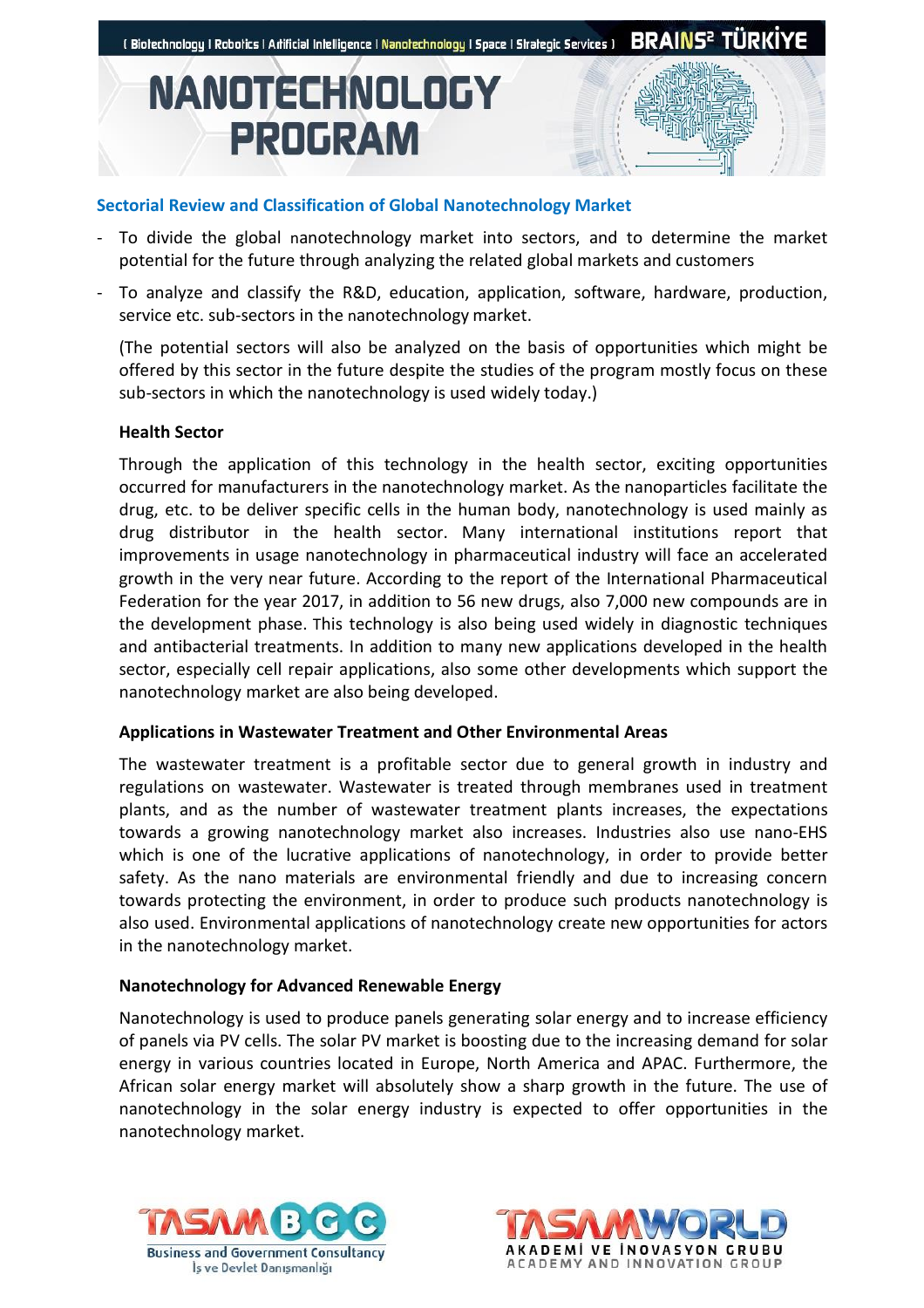

(The rapidly growing markets which are listed below will be detailed in this study.)

#### **Nanotechnology for Lighter but Stronger Materials**

As nanotechnology is applied on composites, the devices built by using new generation graphene and carbon nanotube, will be lighter and stronger. This trend will grow and there is a strong and profitable growth potential in nanoplatelets market.

#### **Nanotechnology in Construction Materials**

The future is getting prepared for a noticeable boost in nanotechnology applications in the construction materials. It is a globally agreed fact that such a boost will emerge primarily in the insulation materials, cement and glass industries. Many countries and private sector players have already started to invest in this sector.

#### **Analysis of Turkish Companies that will Lead the Sector and Product Matching**

- To determine in which sectors of this market Turkey would be a significant actor
- To determine the leading companies for these sectors
- To determine the competent universities and institutions regarding R&D studies towards these sectors
- To determine the required certificates and processes for the market
- To determine the products which can be produced by these companies
- To match the products and leading companies which are determined for these sectors

#### **Informative Studies for Adaptation of the Nanotechnology in the Social Life and Industry**

**-------------------------------------------------------------------------------------------------------------------------------**

**\*\* Right Persons**

It is also very important for achieving the goal of this program to ask right questions as well as asking the right questions to the right people. It shall be ensured that the ecosystem shall include all stakeholders in order to analyze the global trends accurately and to determine the right options for Turkey. Therefore, it is a priority to ensure the inclusion of the representatives of the private sector, who create and experience this transformation, besides ensuring all stakeholders such as academicians, public and non-governmental organizations etc.